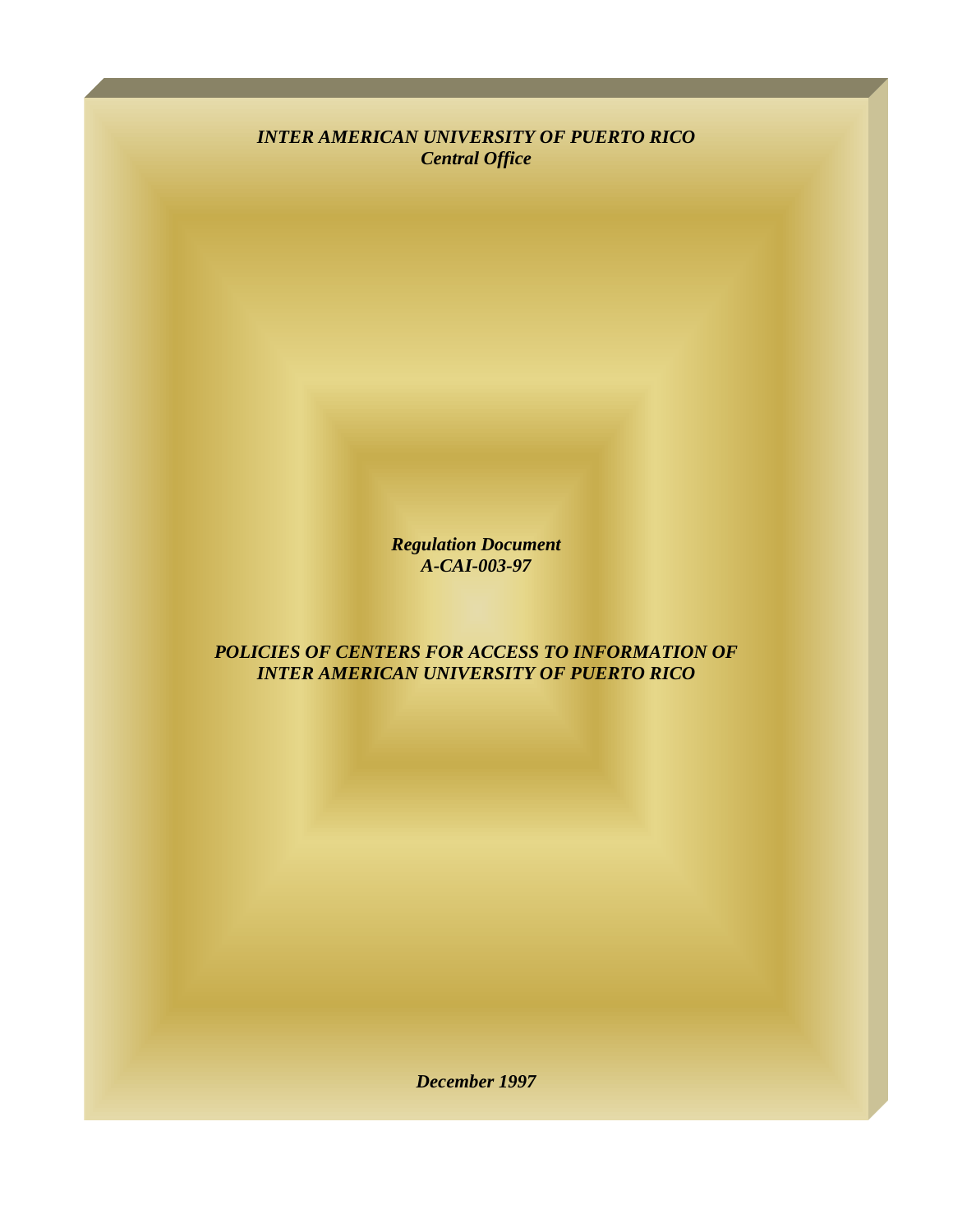# INTER AMERICAN UNIVERSITY OF PUERTO RICO SYSTEM OF CENTERS FOR ACCESS TO INFORMATION

**POLICIES** 

December 1997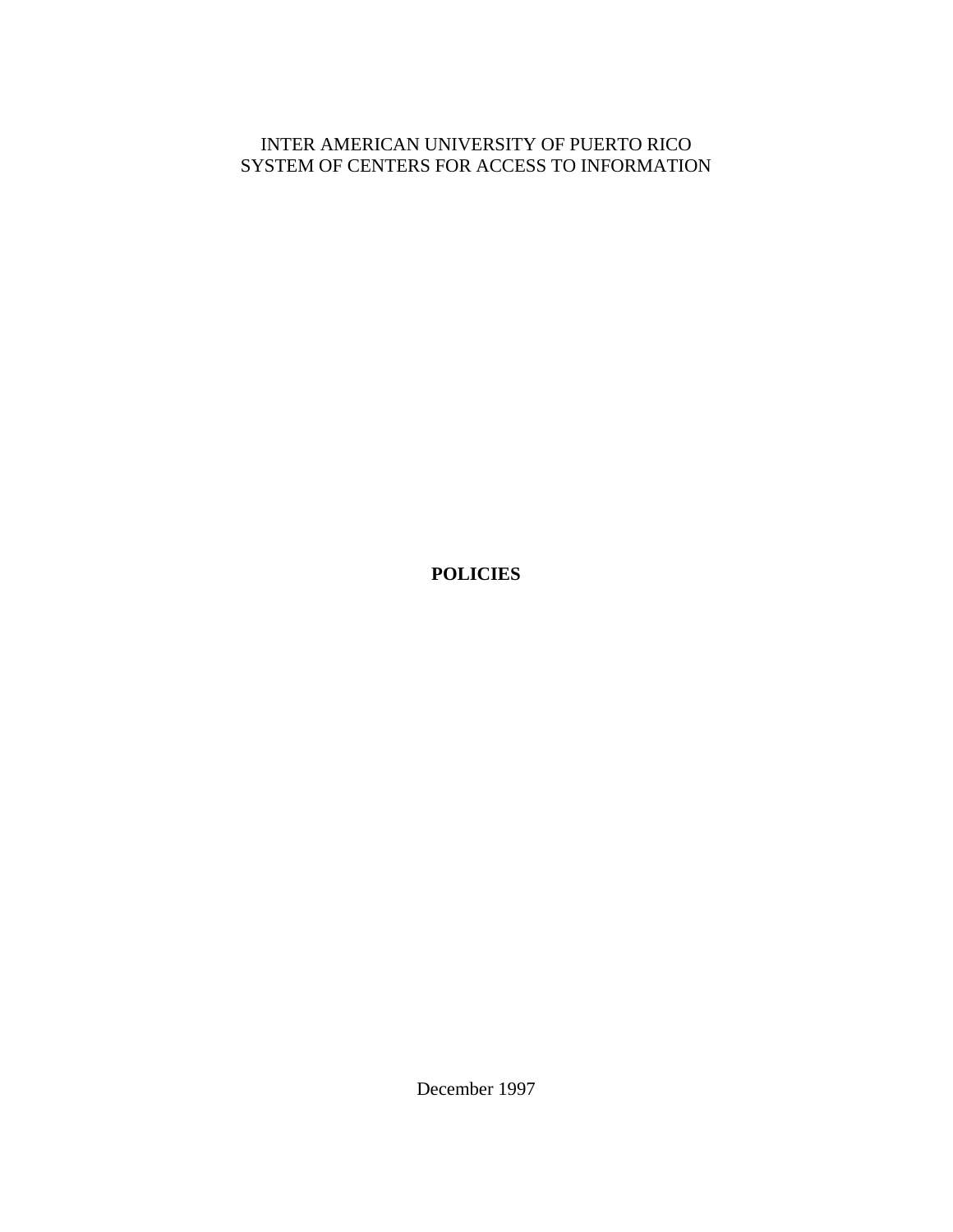# **INDEX**

| 2.3 CENTER FOR ACCESS TO INFORMATION (CAI) 1            |  |
|---------------------------------------------------------|--|
|                                                         |  |
|                                                         |  |
|                                                         |  |
|                                                         |  |
|                                                         |  |
|                                                         |  |
|                                                         |  |
|                                                         |  |
|                                                         |  |
|                                                         |  |
|                                                         |  |
|                                                         |  |
|                                                         |  |
| Article 3 Goals and Functions of the Centers for Access |  |
|                                                         |  |
|                                                         |  |
|                                                         |  |
|                                                         |  |
|                                                         |  |
|                                                         |  |
|                                                         |  |
|                                                         |  |
|                                                         |  |
|                                                         |  |
|                                                         |  |
|                                                         |  |
| 5.1                                                     |  |
|                                                         |  |
|                                                         |  |
|                                                         |  |
|                                                         |  |
|                                                         |  |
|                                                         |  |
|                                                         |  |
|                                                         |  |
|                                                         |  |
|                                                         |  |
|                                                         |  |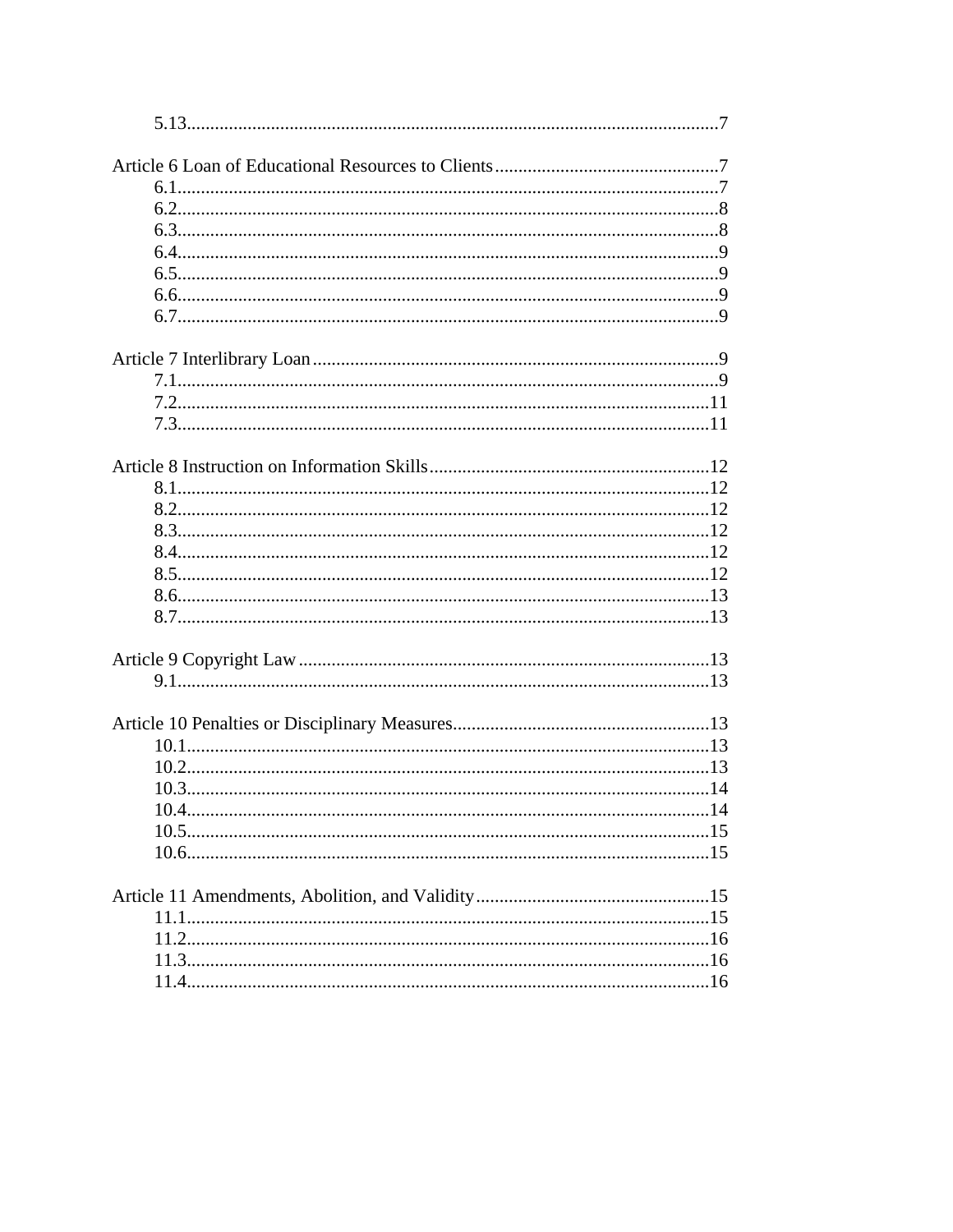# **POLICIES OF CENTERS FOR ACCESS TO INFORMATION OF THE INTER AMERICAN UNIVERSITY OF PUERTO RICO**

# Article 1

# Legal Authority and Purpose

#### Section

# 1.1 LEGAL AUTHORITY

These Policies are enacted under the authority conferred by the statutes of Inter American University of Puerto Rico to the President of the Institution.

# 1.2 PURPOSE

These policies are enacted with the purpose of defining the goals and functions of the System of Centers for Access to Information of Inter American University of Puerto Rico and to regulate the use of educational resources and services that they render.

## Article 2

## Definitions

The following words, phrases or both, will have the meaning stated below:

- 2.1 UNIVERSITY Inter American University of Puerto Rico.
- 2.2 CENTER (S) Center(s) for Access to Information.
- 2.3 CENTER FOR ACCESS TO INFORMATION (CAI) Complementary unit to the instructional unit that integrates educational resources in all formats, the necessary equipment, and the physical installations for their use.
- 2.4 EDUCATIONAL RESOURCE (S) All the forms where knowledge is expressed, from traditional printed forms,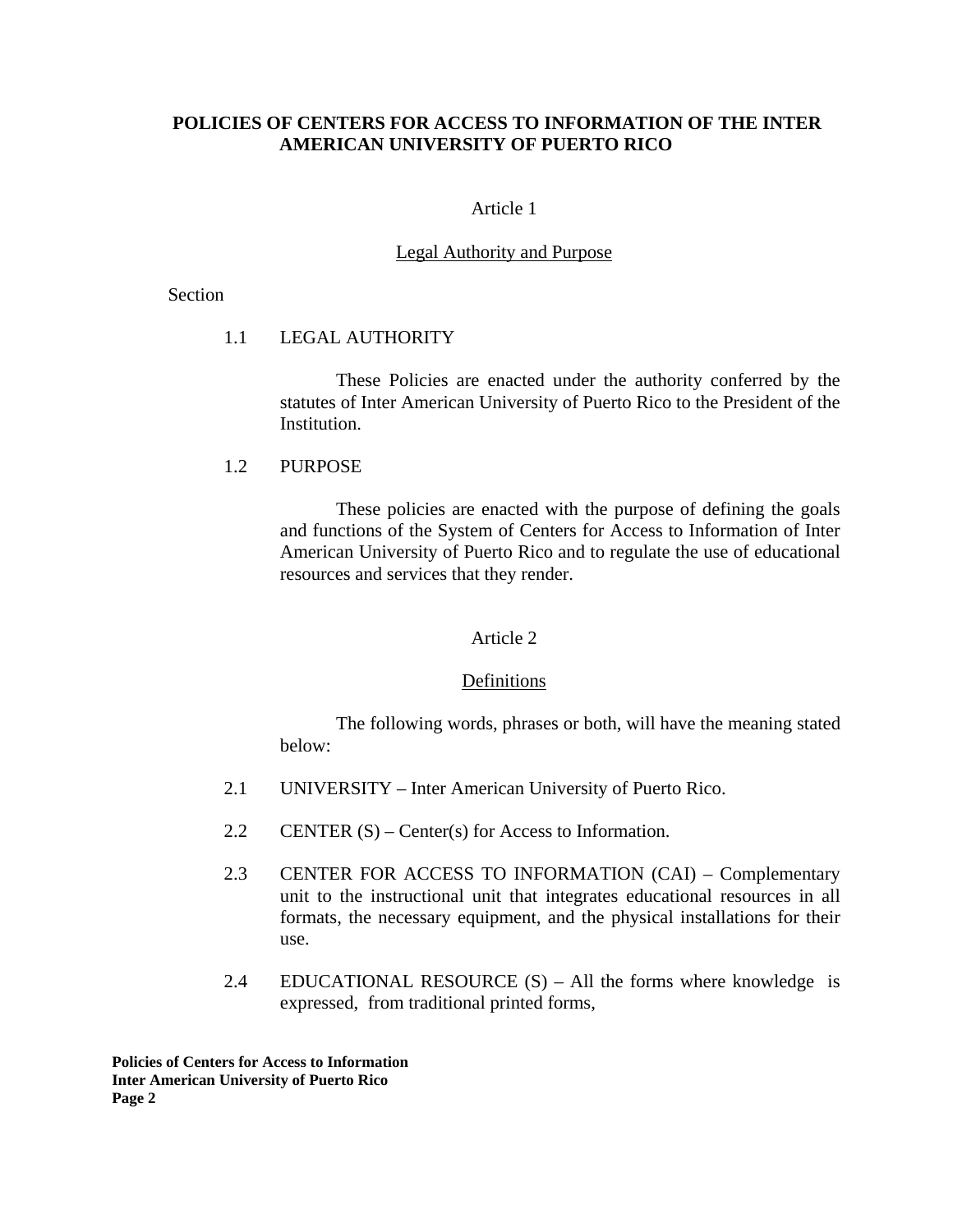to the latest in technological advances. Educational resources constitute the collections of the Centers.

- 2.5 CLIENTS- Persons who use the educational resources and services of the Centers. They can be University students and employees, or persons from outside the Institution, who have obtained the permit described below.
- 2.6 SPECIAL PERMIT An authorization, in the form of an identification card with photo, granted by the Director of the Center to individuals who are not students nor employees of the University. This authorization allows the person to use, with certain limitations, some of the Center's services and it is issued for a determined period of time, according to current policies, through payment, in some cases, of an annual fee, established by the Campus. The services offered in each Center will depend on the available human, physical, and technological resources.
- 2.7 MUTILATE To damage or destroy, partially or totally, an educational resource or equipment.
- 2.8 GENERAL COLLECTION The collection of educational resources in a Center destined to be in circulation on a loan basis, according to the rules established by the Center.
- 2.9 SPECIAL COLLECTION Educational resources that because of their special characteristics, such as historical, thematic, or artistic value, deserve special treatment, for that reason they are kept in a separate section.
- 2.10 REFERENCE COLLECTION Printed and non-printed material and equipment that allow to get certain information quickly, or that refer to other sources where the desired information can be found.

**Policies of Centers for Access to Information Inter American University of Puerto Rico Page 3** 

> 2.11 RESERVED COLLECTION – Printed and non-printed material and equipment selected by faculty and librarians, which due to their importance or demand are separated from the rest of the collection to control and facilitate their use. Some of these educational resources can be property of a professor.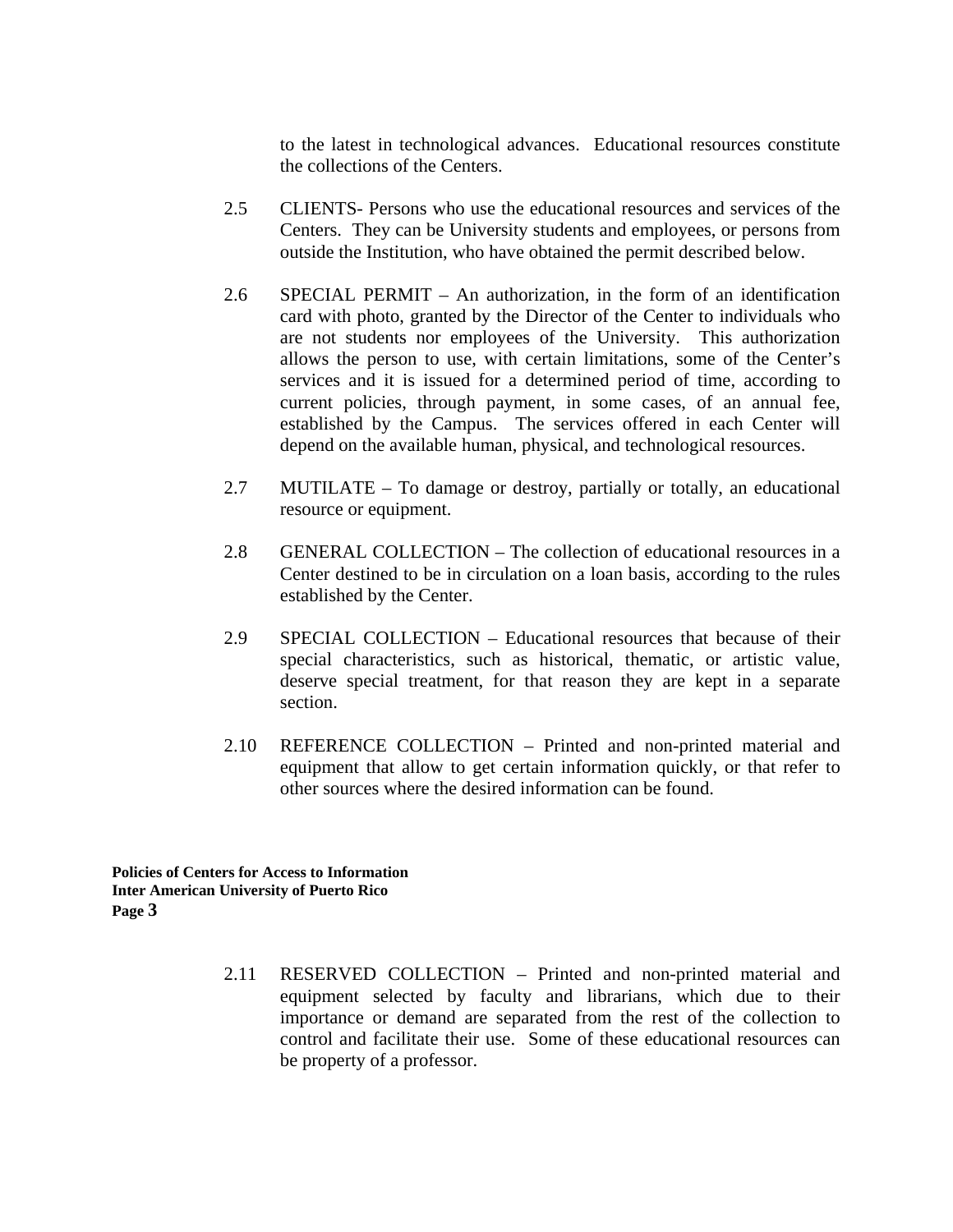- 2.12 ELECTRONIC INFORMATION SYSTEMS Information systems made up of databases, computer software, on-line information systems that can be accessed through a communications network, that together allow to capture, save, manage, send, and retrieve information. They have the ability to provide access points, produce a great variety of compilations, statistics, records, updates, easy to use, integrated systems that are at the clients' disposition.
- 2.13 SERIAL PUBLICATIONS Works that are published in consecutive parts, usually at regular intervals, with the purpose of continuing them indefinitely. They contain articles written by different authors. These include magazines, bulletins, newspapers, and other publications.
- 2.14 INTERLIBRARY LOAN This is a transaction in which the educational resources of one CAI are lent to another for a determined period of time, and between other educational institutions within and outside Puerto Rico.

# Article 3

# Goals and Functions of the Centers for Access to Information

3.1 Centers for Access to Information have as a fundamental objective to render services to the university community that are essential for teaching. For this purpose, it is stipulated that the learning and investigation material that the System has or that can be accessed through the Centers for Access to Information are available for all

#### **Policies of Centers for Access to Information Inter American University of Puerto Rico Page 4**

students, faculty and administrative personnel of the University to use, according to the specific norms that each Center establishes for their use.

- 3.2 Among the functions that the Centers carry out to meet their objectives the following stand out:
	- (a) To guide and instruct students, faculty, and other clients in the best use of the available educational resources throughout the Centers.
	- (b) To facilitate the use of educational resources for the development of activities related to the mission of the University.
	- (c) To collaborate closely with faculty in the development of their educational and research activities.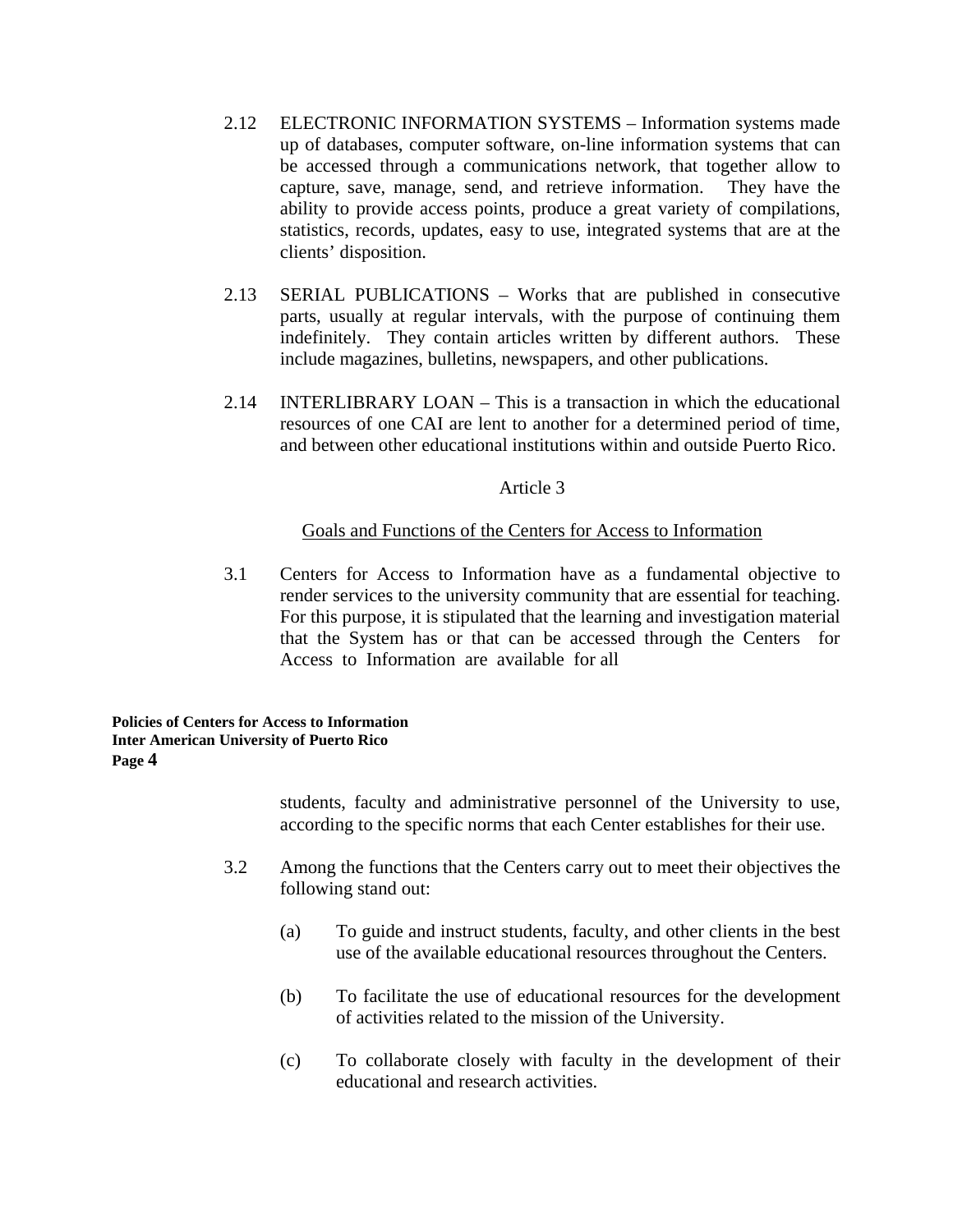- (d) To develop instructional modules to facilitate the use of educational resources.
- (e) To develop and maintain collections that support academic offerings.

#### Article 4

#### Use of Centers for Access to Information

- 4.1 Educational resources will be available to be used by clients, according to the norms established by each Center for their respective halls or departments. To that end, the person in charge of running each Center is responsible for publishing the applicable norms for that unit, as well as the service hours.
- 4.2 To use the educational resources and services of the Centers, the University students and employees must present their identification card, issued by the University, duly validated, for the date that the services are requested. For users from outside the Institution who

#### **Policies of Centers for Access to Information Inter American University of Puerto Rico Page 5**

do not have a special permit, the center will require them to present a recent identification, with photo. It will be retained while the person uses the resources and services.

- 4.3 Employees of the Center have the authority to request any client to show an identification card, as well as to register backpacks, briefcases, folders, books, and handbags.
- 4.4 Centers are places of study, research, and work, for that reason an atmosphere of order and respect should always prevail. To that end, the following **is not allowed:**
	- (a) To speak out loud, to have meetings, use: cellular phones, pagers, radios or tape recorders; as well as other activities that disrupt the study and work environment.
	- (b) To distribute handouts, without authorization.
	- (c) To have non-authorized collections of money.
	- (d) To bring or consume food, drinks or candy.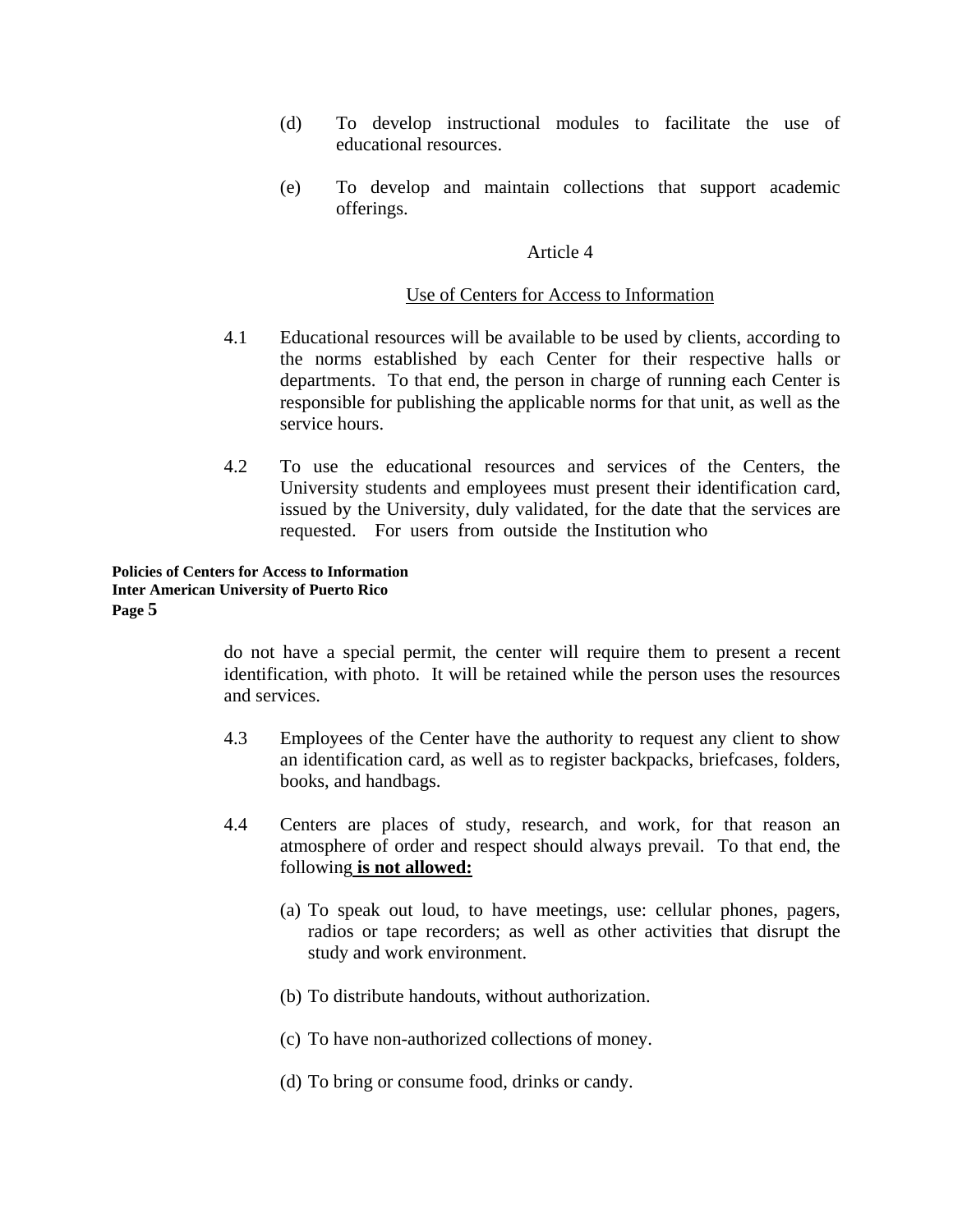- (e) To make, buying or selling transactions.
- (f) To smoke.
- (g) To sit on tables, floor, halls, stairs, or other non-appropriate places.
- (h) Children under ten (10) years old, unless they come with educational purposes, and under the supervision of an adult.
- (i) To install personal programs, or copy the applications of the menu of CAI computers.
- (j) To save a document on the hard disk of the computer.

(k) To access through the Internet or electronic systems pornography; in other words, information that threatens moral, and good manners.

## Article 5

# Services

Most Centers will offer the following services:

- 5.1 Selection, preparation, organization, and loan of educational resources, according to the stipulations of these Policies.
- 5.2 Guidance and instruction for the use of electronic systems, use and handling of the audiovisual equipment, and other educational resources.
- 5.3 Guidance and instruction on the preparation of reports, monographs, and other written work.
- 5.4 Photocopying facilities.
- 5.5 Preparation and circulation of lists of educational resources that were recently acquired.
- 5.6 Interlibrary loans.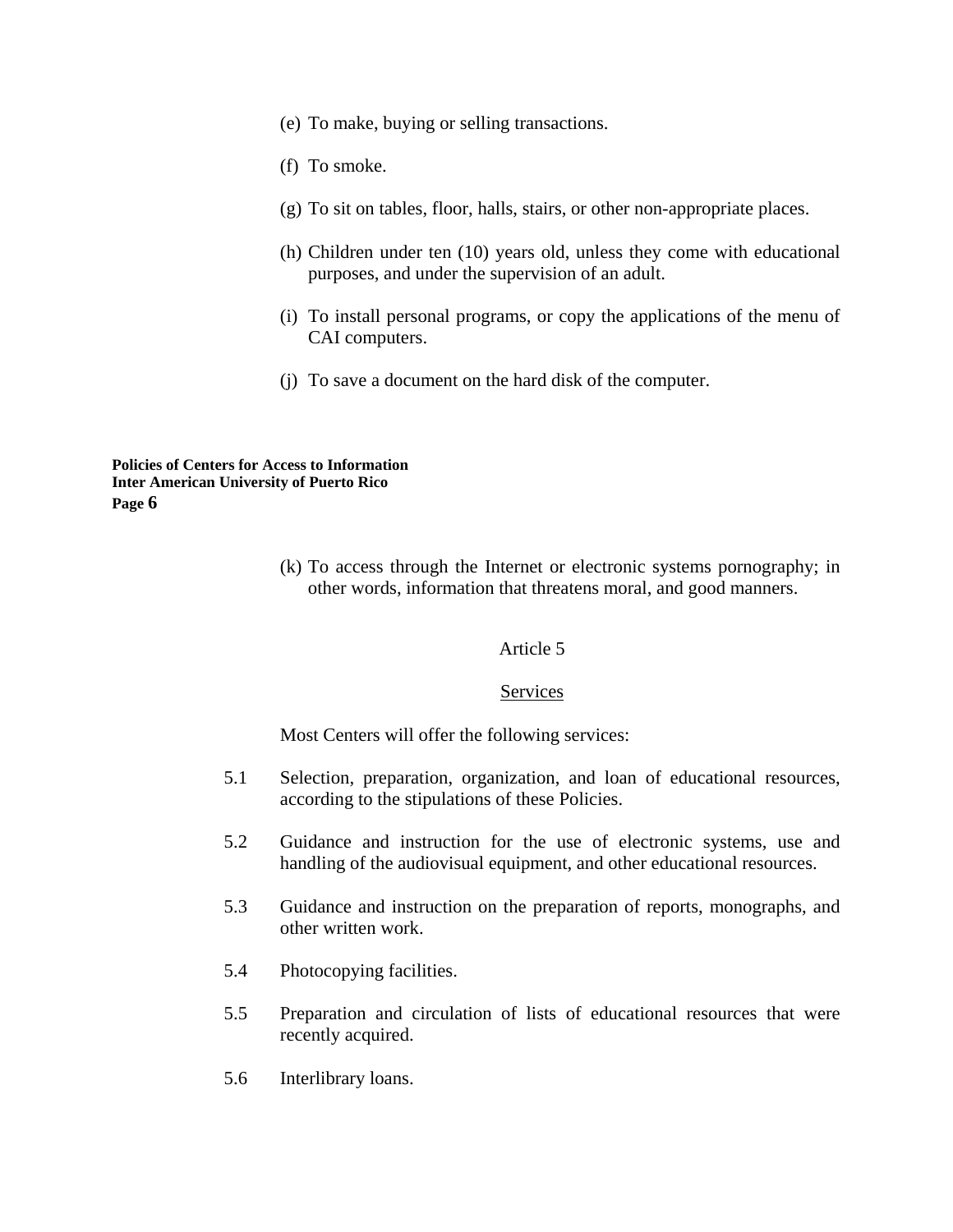- 5.7 Exhibitions of educational objects and materials.
- 5.8 Celebration of cultural and educational activities related to the goals of the Institution.
- 5.9 Guidance in the selection and use of educational resources for the teaching-learning process.
- 5.10 Coordination for the use of audiovisual equipment and materials in classrooms.

- 5.11 Trainings on the use and handling of audiovisual and electronic equipment available in the CAI.
- 5.12 Production of audiovisual resources and materials.
- 5.13 Location and delivery of documents and information through electronic means (Document Delivery).

## Article 6

## Loan of Educational Resources to Clients

- 6.1 Educational resources, including audiovisual and/or electronic equipment, can be lent to clients, as long as they assume responsibility for them, and in accordance with the norms established by each Center.
	- (a) Direct loan The client requests the loan personally in the CAI of any unit of the university system, presenting a validated identification card that authorizes the student to use these facilities and services.
	- (b) Students registered at Inter American University of Puerto Rico, faculty, and administrative personnel may borrow educational resources with the right of renewal, in accordance with the norms established by the different CAI.
	- (c)\* Clients of the Community with special permit, may use the services and educational resources of the CAI, according to what was established in the application for the permit. Each CAI will establish a fee according to the services they offer.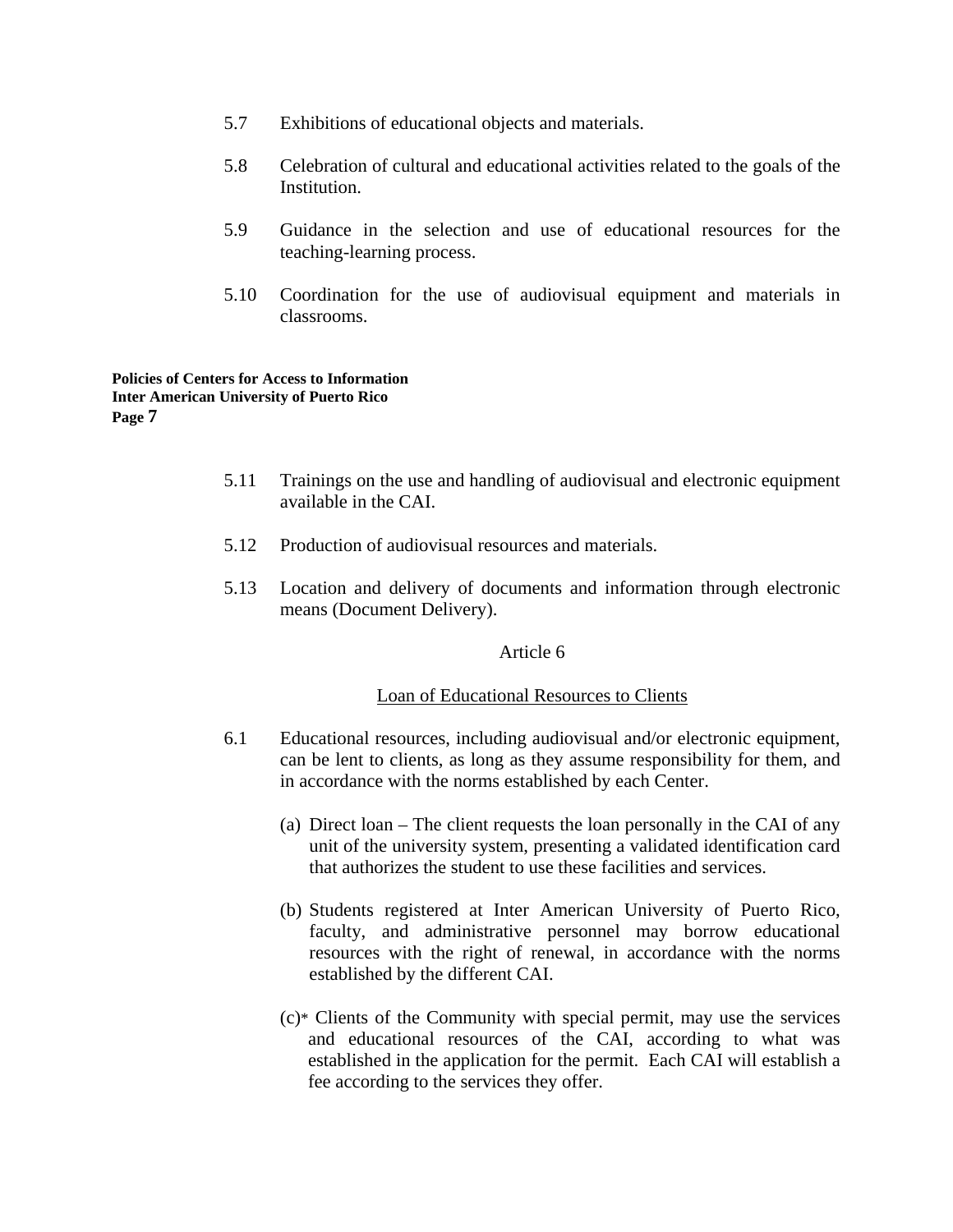(c) Active members of the Alumni Association of Inter American University may use the installations and services of the Centers, with certain limitations, to search for information through electronic means.

**Policies of Centers for Access to Information Inter American University of Puerto Rico Page 8** 

- (d) Students of schools in the communities of the campuses areas may use the services of the Center, except electronic information systems, unless there is a previous agreement with that institution. Educational resources will not be lent outside the CAI.
- 6.2 The Center reserves the right to deny any petition for a loan, when there are reasons to justify it, which will be notified to the petitioner.
- 6.3 The following educational resources will not be lent for use outside the Centers:
	- (a) Resources of the Reference Collection.
	- (b) Resources of the Reserve collection, unless they are short-term loans, if the resource is property of the Center. Educational resources that are property of a professor will not be lent for use outside the Center, unless the user brings a written authorization from the professor who owns the educational resource.
	- (c) Rare books (books that because of their bibliographical value are difficult to obtain).
	- (d) Manuscripts.
	- (e) Resources of special collections, when stipulated.
	- (f) Serial publications, except to:
		- (1) faculty and administrative personnel.
		- (2) graduate students or students from the Honor Program.

\_\_\_\_\_\_\_\_\_\_\_\_\_\_\_\_\_\_\_\_\_\_\_\_\_\_\_

<sup>\*</sup>Some services will be charged according to the Guides established by the different CAI.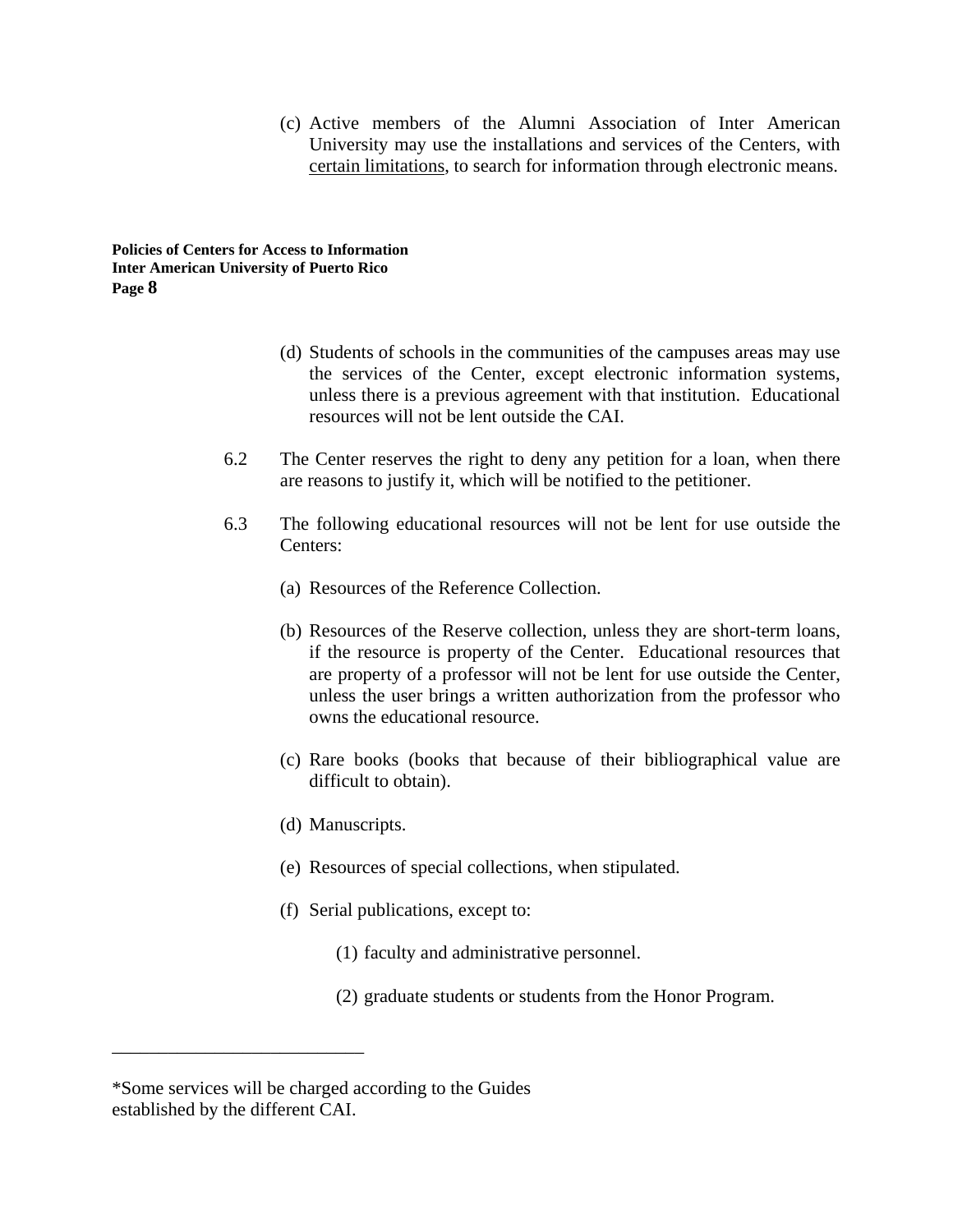- (g) Educational resources and equipment that is constantly used in the Center.
- (h) Fragile or difficult to acquire educational resources or equipment.
- (i) Educational resources which can easily be duplicated, such as: videos, video disks, floppy disks, CD-ROMs, and others, without the right authorization from the author.
- (j) Educational resources with some type of restriction from the producer or distributor.
- 6.4 Some educational resources will be lent with certain limitations, according to the guidelines established by each CAI.
- 6.5 Centers reserve the right to require, from any client, the return of educational resources, audiovisual and electronic equipment taken on a loan, before the due date, and will offer the user the reason for such decision.
- 6.6 Loans of educational resources can be renewed on their due date, according to the norms established by each Center.
- 6.7 The Director or person in charge of each Center has the authority to restrict and control the use, and the period of circulation of any educational resource and equipment, always taking into account the specific needs of the Center.

## Article 7

# Interlibrary Loan

7.1 Each Center should offer the services of interlibrary loans to faculty, students, and employees of Inter American University, according to the established guidelines.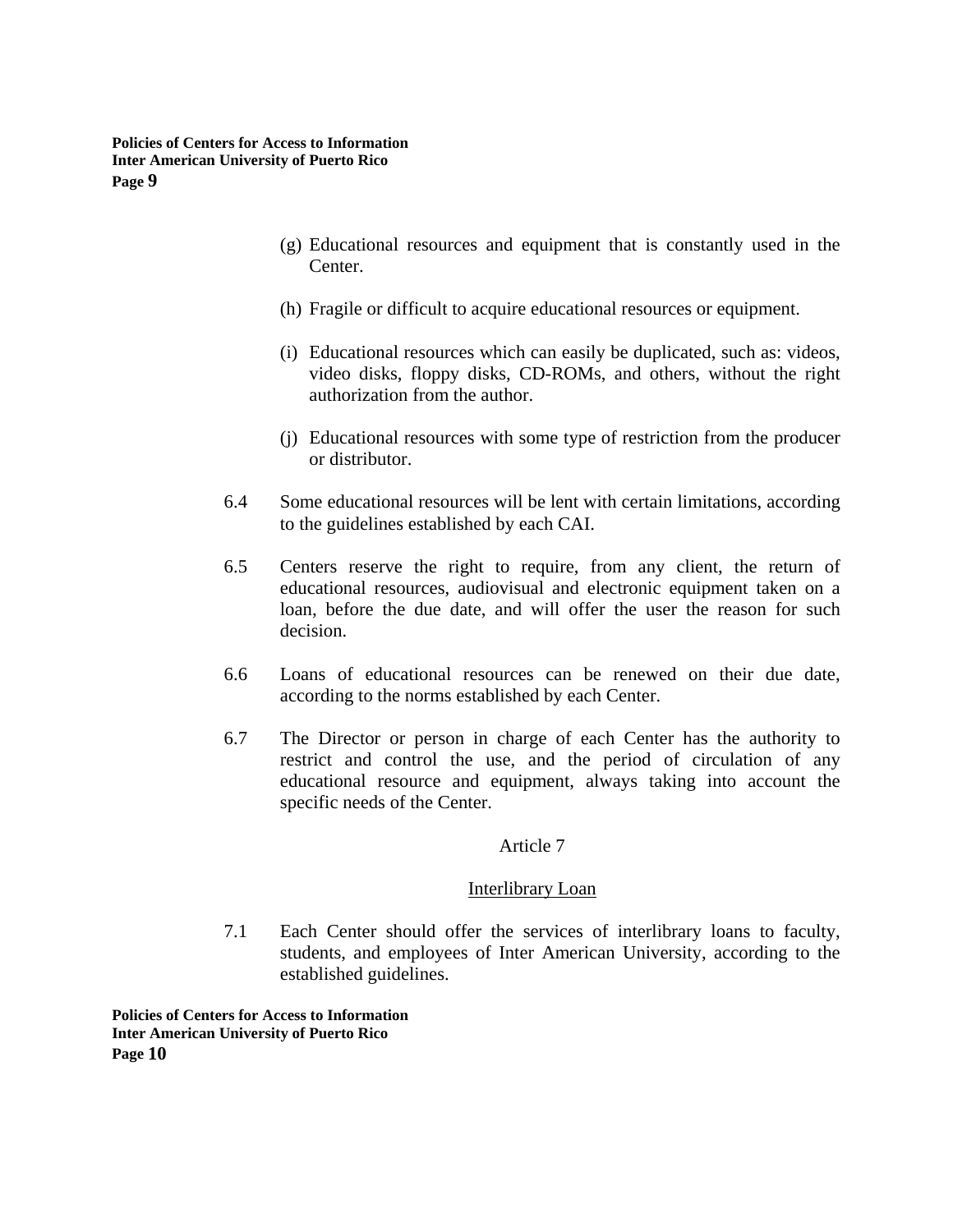- (a) Interlibrary loan Clients request at the Center or the unit where they work or study to facilitate an educational resource through an interlibrary loan. For that purpose, the following procedure will be followed:
	- (1) The Center that requests the service will send the form for interlibrary loan designed by the American Library Association and/or electronic means.
	- (2) The loan will have a duration period, according to the norms of the Center that lends the educational resource.
	- (3) Educational resources that do not circulate outside the Center will only be lent to the other unit through a special authorization form the Director of the CAI.
	- (4) When possible, the university messenger system will be used this way to avoid shipping cost, risk of deterioration, and loss of material.
	- (5) The Center that requests the loan is responsible for demanding the client to comply with the norms that govern it.
	- (6) Photocopies of any educational resource will have a cost that the Center will determine to be reasonable, according to the expense incurred to provide such copies.
	- (7) Printed material obtained through the computer will have the cost that the Center determines reasonable, according to the expense incurred to provide such photocopies.
	- (8) Specialized schools will lend their resources, according to their established guidelines.

- (9) In case of losing or damaging the educational resource between the CAI of the system, the CAI that requests the loan will pay all the expenses for repair or replacement of the educational resource.
- 7.2 Service of interlibrary loans with other institutions of Higher Education The Centers of the University can lend their educational resources to other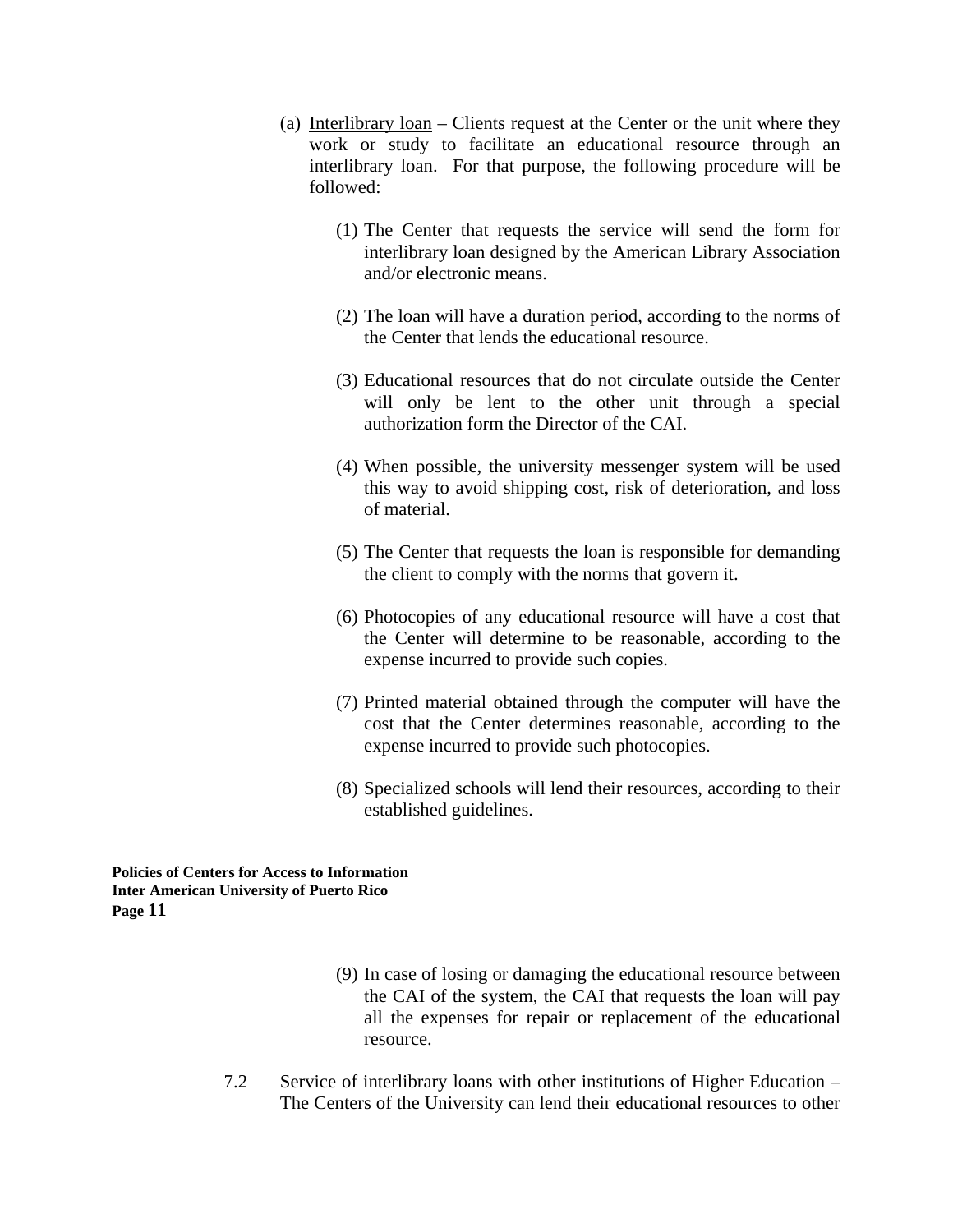educational institutions in or outside Puerto Rico, through the following procedure:

- (a) Requests will be made using the form for interlibrary loan designed by the American Library Association, fax or electronic means.
- (b) The Center that requests the loan of educational resources is responsible for their safety.
- (c) In case of loss or damage, the petitioner institution will be obliged to pay all expenses for repair or replacement of the educational resource.
- (d) Interlibrary loans may be renewed only once, if another client has not requested the educational resource.
- (e) This interlibrary loan service has a cost, in accordance to what is stipulated on article 7.1 (a) 6 and 7.1 (a) 7.
- 7.3 Centers can request interlibrary loans to other institutions of higher education for students, faculty and administrative personnel, through the following procedure:
	- (a) All requests will be made using the form of the American Library Association for interlibrary loan.
	- (b) It is not allowed to put educational resources received by interlibrary loan in the Reserve Section.

- (c) Interlibrary loan can be requested to institutions in and outside Puerto Rico. If it is an urgent loan, telecommunication means may be used inside Puerto Rico. Requests outside Puerto Rico require the approval of the Director of the Center or the authorized representative.
- (d) The client who requests the service will assume the costs incurred for the loan.
- (e) The client for whom the interlibrary loan is arranged must rigorously comply with the return date of the resources lent, or else the person will loose this privilege.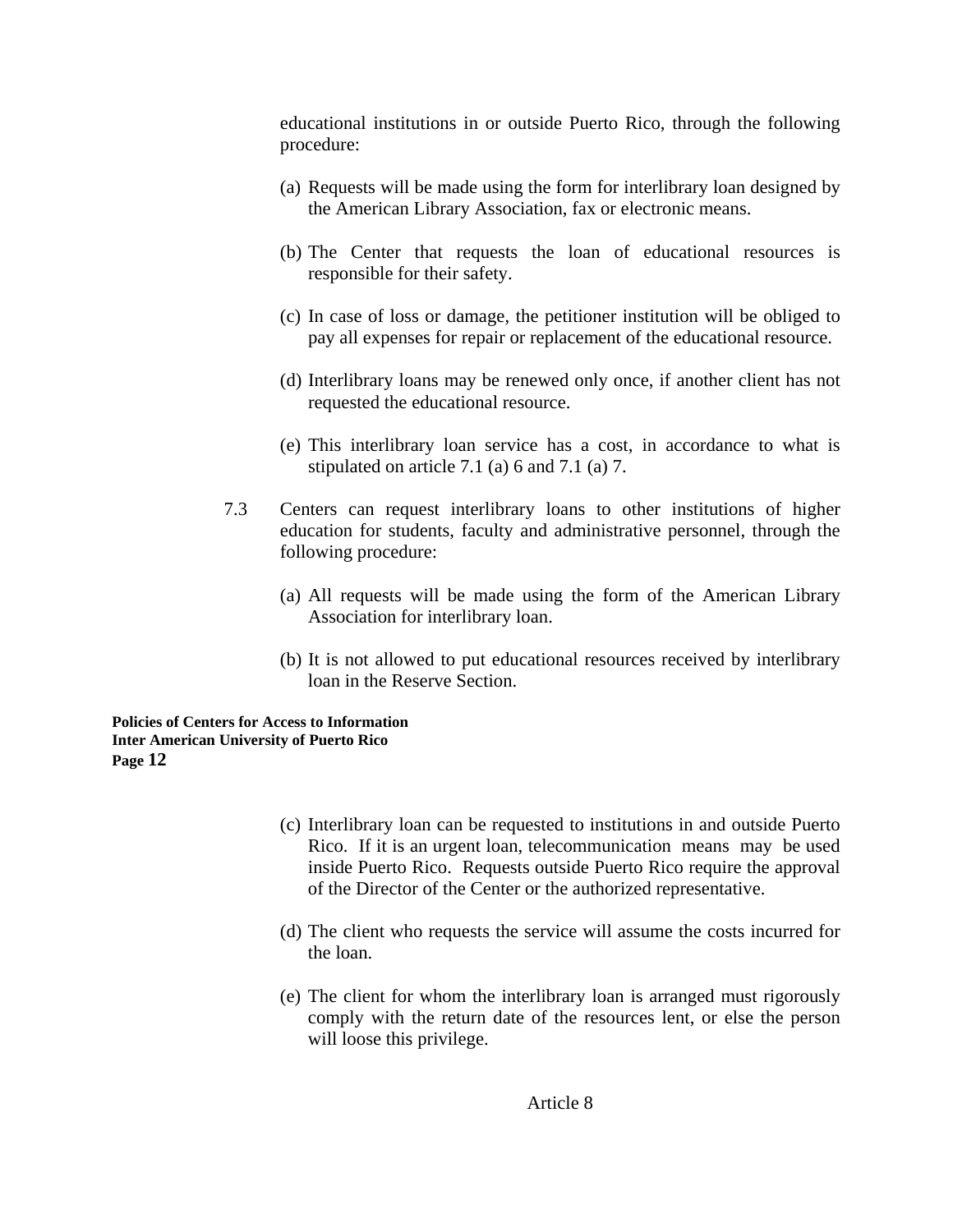# Instruction on Information Skills

- 8.1 Each Center, in accordance with what was established in articles 3.2, 5.2, and 5.3 of these Policies, will count with a Program to Develop Information Skills.
- 8.2 The goal of the Program is to achieve that clients develop the necessary skills to make the most of the information and research educational resources available in our Centers, or through them, and that they become self-sufficient using them, for the rest of their lives.
- 8.3 The Director of each Center will appoint a professional librarian to coordinate that program.
- 8.4 These services will be available to faculty, students, and administrative employees, and for any other person or institution, with a previous agreement from the Director of the Center.
- 8.5 All requests for instruction on information skills must be done within the established time for each Center.

**Policies of Centers for Access to Information Inter American University of Puerto Rico Page 13** 

- 8.6 The University will have a working group for the development of information skills management that will be in charge of coordinating the minimum content, production of instructional materials, and training of the personnel that will offer such orientations.
- 8.7 Each Center will have the authority to modify the courses of information skills management, which complexity and duration will depend on the needs of the petitioner or the clients who receive it.

# Article 9

# Copyright Laws

9.1 Duplicating educational resources must be in accordance with the stipulations of the current laws on Intellectual Property and Copyright. Copies of the Laws of Intellectual Property and Copyright will be available in the CAI.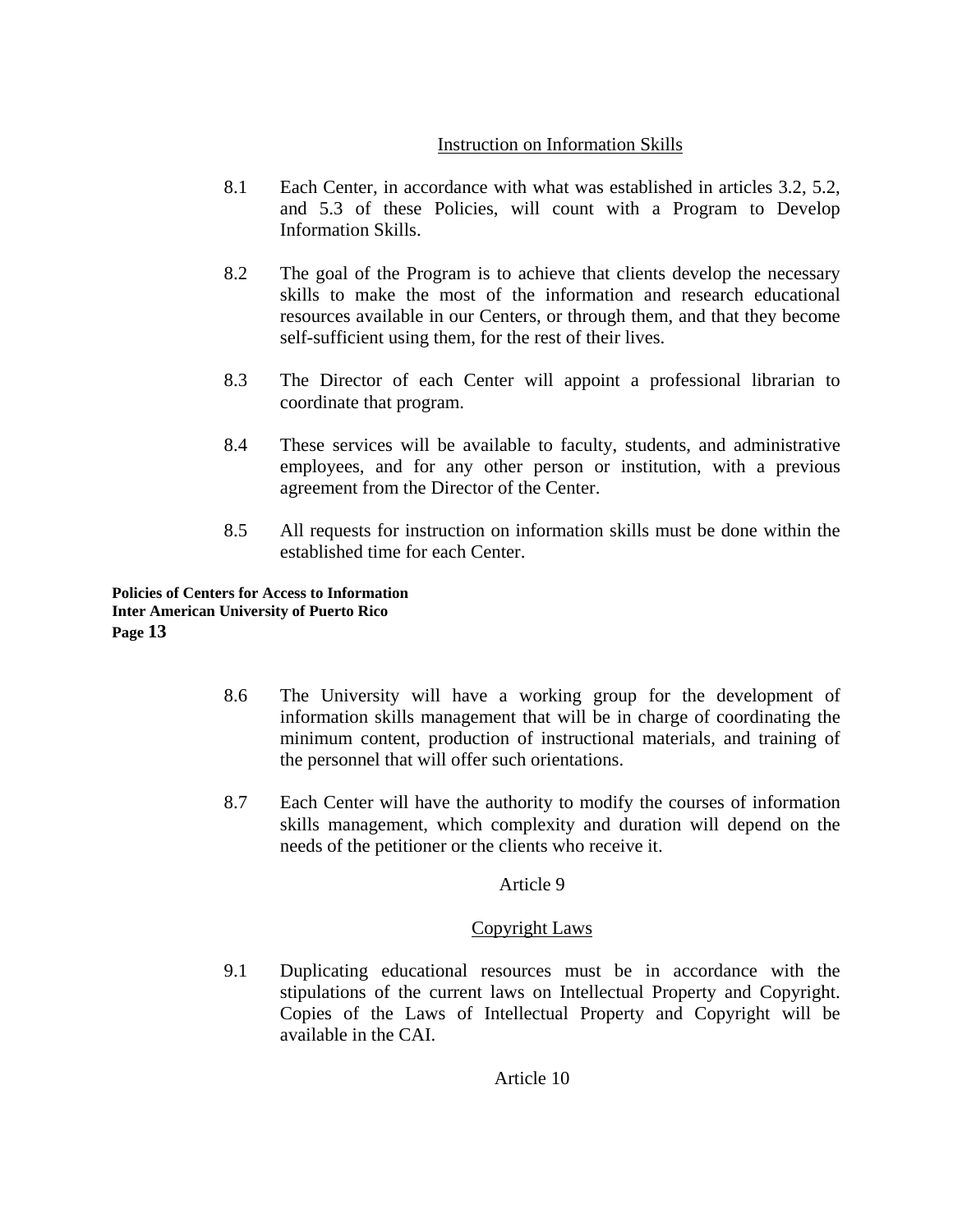# Penalties or Disciplinary Measures

- 10.1 Those acts that are considered punishable will be evaluated according to the established norms in the General Student Policies, Faculty Manual, and the Manual of Norms for the Non-Teaching Personnel, whichever applies. The use of services and facilities of the Centers may be suspended for the person who violates these Policies.
- 10.2 To mutilate or take out of the CAI educational resources without authorization, in which case there is a loss or damage of the educational resources, the client must replace the educational resource for an equal one, or pay the actual cost of it, and an additional fifteen dollars (\$15.00) to pay for the acquisition, cataloguing, and classification expenses of the educational resource. In addition, the disciplinary measures prescribed in the

**Policies of Centers for Access to Information Inter American University of Puerto Rico Page 14** 

> General Student Policies, Faculty Manual, and Manual of Norms for the Non-Teaching Personnel, accordingly.

10.3 In case of a late return of an educational resource the following fine will be imposed:

(a) Printed material:

- 1. A minimum fine of \$0.30 on the third day of the due date, and \$0.10 for each additional day, up to a maximum of \$50.00 per educational resource of the general collection.
- 2. If a client takes an educational resource outside the Center from the Reserve, Magazines or Special Collections, without the right authorization, the client will pay a fine of \$0.50 per hour or fraction of an hour and \$1.00 per additional day, up to a maximum of \$70.00 per educational resource.
- 3. For Reference educational resources that are taken outside without authorization there will be a fine of \$1.00 for every day or fraction of a day, up to a maximum of \$100.00 per educational resource.
- (b) Audiovisual equipment, non-printed and electronic material.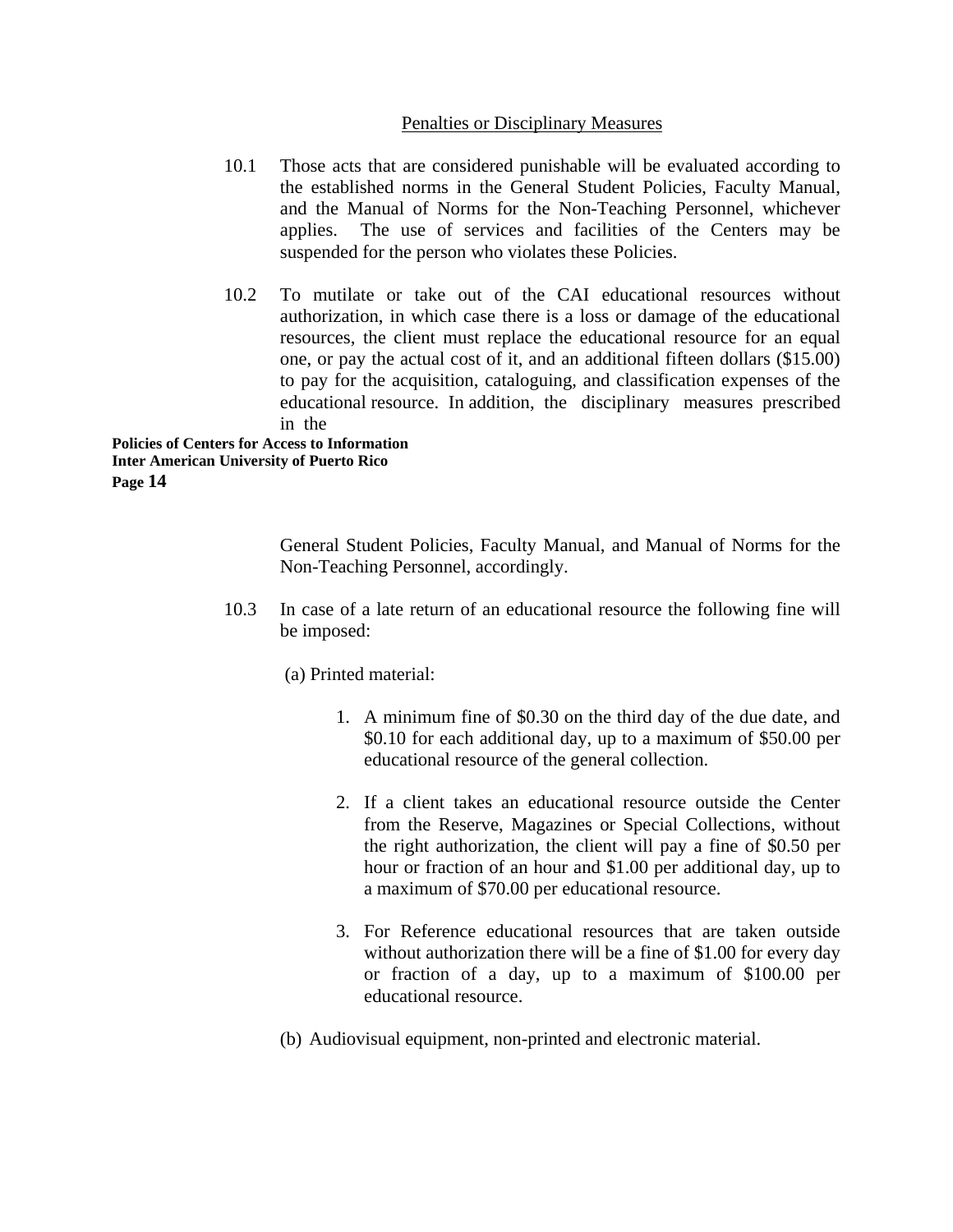- 1. Starting from the due time there will be a fine of \$1.00 for each hour or fraction of an hour of delay, up to a maximum of \$500.00 per educational resource.
- 10.4 The following disciplinary measures will be applied to University students and employees that at the end of the academic semester owe a fine or have not returned educational resources:

- (a) Students:
	- (1) His/her name will be included on a list of debtors of the computer information system UNICORN of the Campus to which they belong, and in the BANNER system.
	- (2) No educational resource will be lent until the student pays the balance and/or returns the educational resource.
	- (3) The applicable disciplinary measures, prescribed in the Student Policies.
- (b) Faculty Members and Administrative Personnel:
	- (1) No educational resources will be lent until they return what they owe.
	- (2) His/her name will be included on the list of debtors, and it will be notified to the Dean of Studies, and to the Human Resources Office.
- 10.5 Persons with Special Permits that do not comply with the return of educational resources within the period of time that the loan is authorized will loose the privileges of the Special Permit.
- 10.6 Once the steps to recover the owed educational resource are exhausted, the case will be referred to the Legal Services Office of the Institution.

Article 11

## Amendments, Abolition and Validity